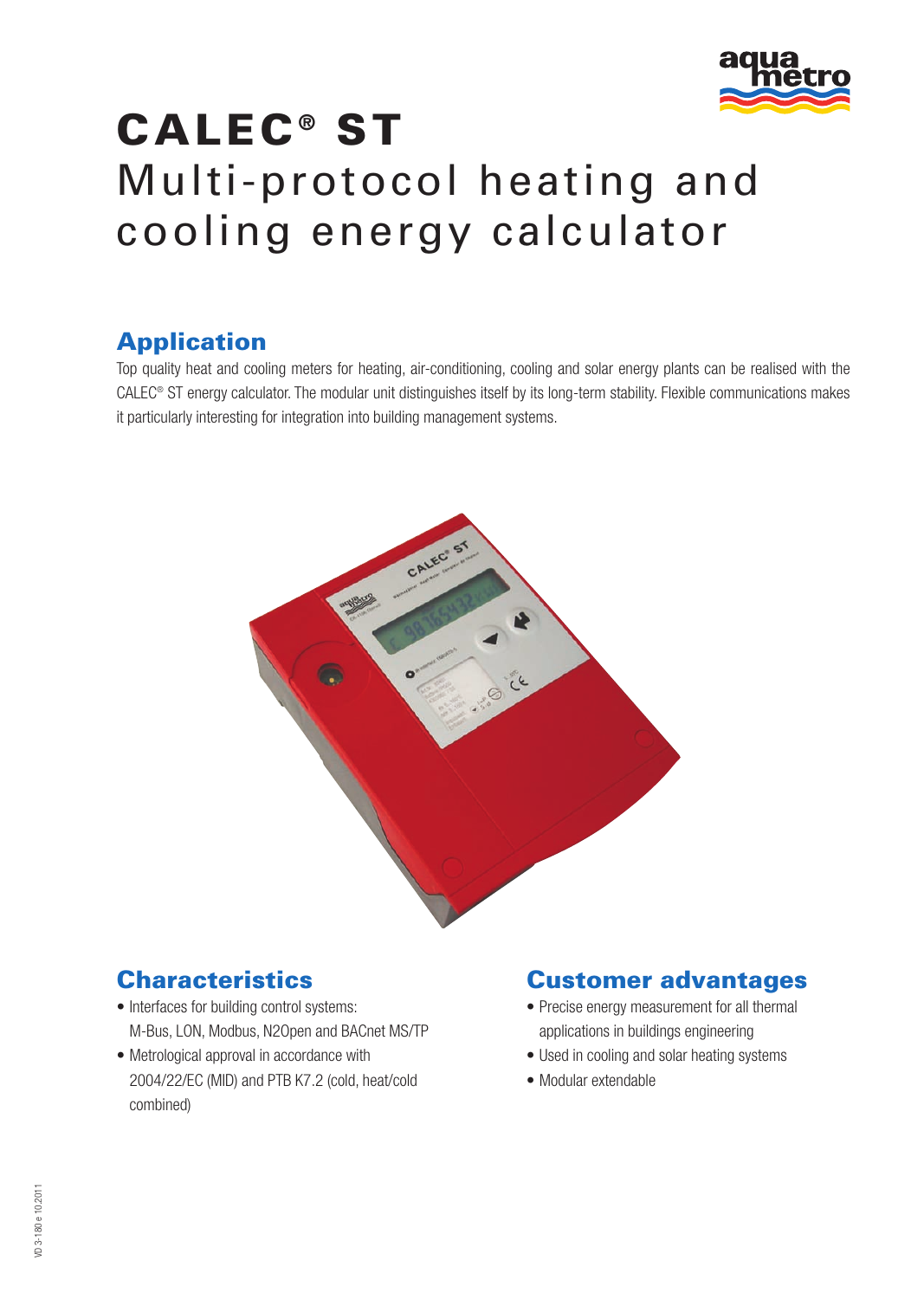# **Application**

The CALEC® ST is used for energy metering in split configuration with passive impulse-generating volume-measuring elements and P t100 or Pt 500 temperature sensors in two- or four-wire version. In most cases, CALEC® ST is used with the following volume-measuring elements:

- Multibeam meters in the range  $Q_p$  $0,6 - 10$  m<sup>3</sup>/h
- Hydrometric vane in the range  $Q_p$ 15 - 600 m<sup>3</sup>/h
- Static volume-measuring elements up to  $Q_p$  $0.6 - 6'000$  m<sup>3</sup>/h

Choose from our wide range of volume-measuring elements. Our advisers will be pleased to help you select the right ones for your needs.

#### **Obligatory calibration and type-approval**

In most countries energy metering systems used for commercial purposes are subject to compulsory verification. The devices comprising the metering system must all possess official pattern approval. CALEC® ST has been approved according to both the european Measuring Instruments Directive 2004/22/EG and the German PTB K 7.2 directive for cooling meters.

Officially verified heat meters must be reverified before the verification period has expired. The operator is responsible for compliance with this requirement. (Re-)Verification includes all parts (temperature and flow sensors, calculator) forming the complete heat meter. The plugin calculator module considerably reduces the cost of reverification since there are no wires to be disconnected.

For testing and reverification purposes a high resolution display mode as well as CALEC® Win K are avaiable.

**New:** Commissioning of officially verified devices is even easier as both the pulse value and the installation side can now be programmed in situ (INIT-Mode).

#### **Basic function and measuring principle**

A so-called "combined" heat meter requires the following individual devices:

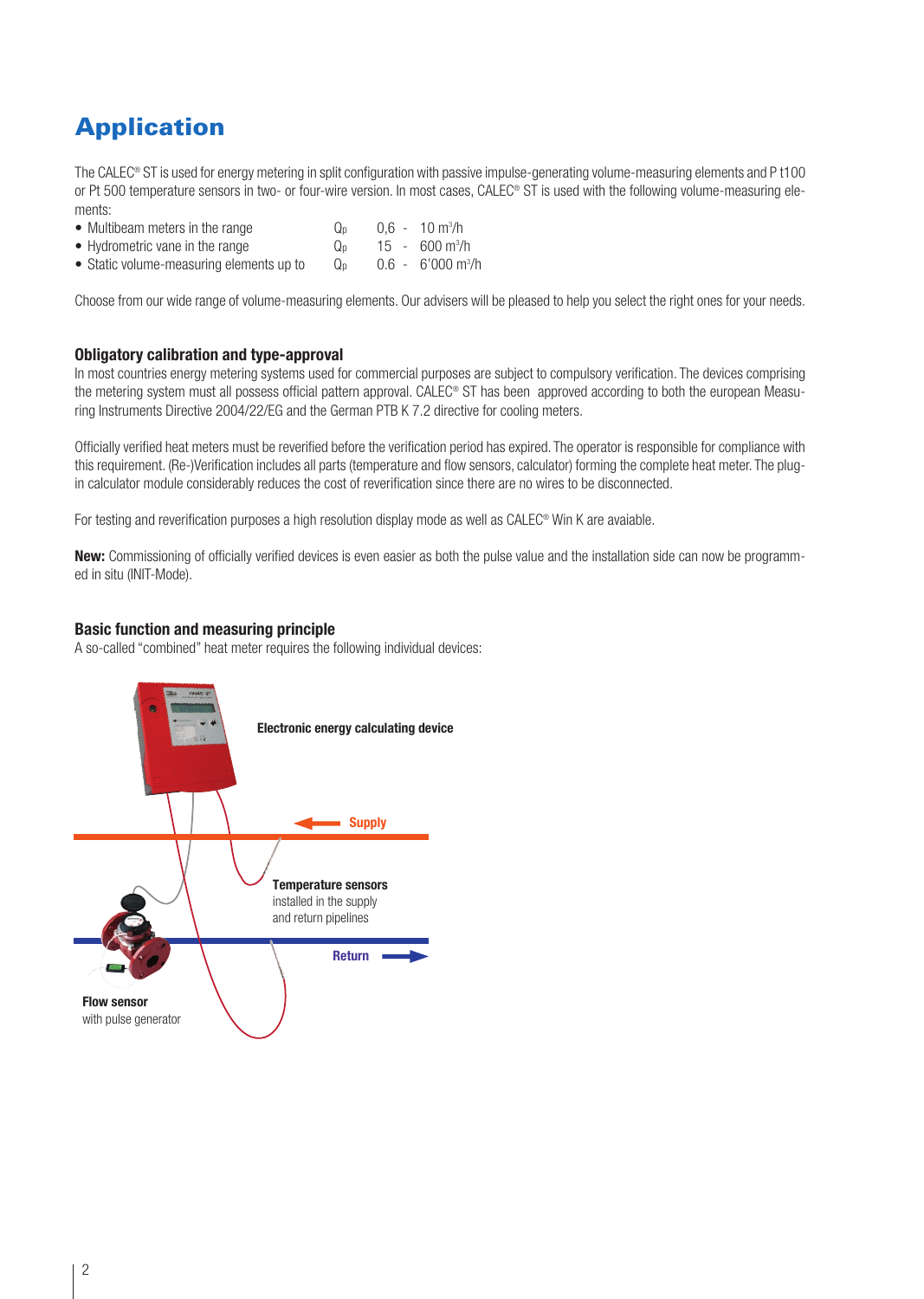The thermal output (P) of a pipe-conduit network is based on a measurement of the flow temperature, return-flow temperature and volume flow of the heat transfer medium.

#### **P = Volume rate of flow x (T heat side - T cold side) x k**

T heat side: For heating, flow temperature, for cooling, return temperature<br>T cold side: For heating, return temperature, for cooling, flow temperature

For heating, return temperature, for cooling, flow temperature

k: Heat coefficient (function considering temperature and pressure-related characteristics of the heat carrier)

Energy can be determined by integration of output. The formula shows that, in order to meter energy, the specific heat and density of the heat transfer medium must be expressed in relation to the temperature of the counter mechanism. The following factors (among others) also have a decisive influence on metering accuracy:

- The static accuracy and stability of the temperature-measuring procedure
- The counter cycle of the temperature-measurement system, and the volume flow used to detect dynamic factors

CALEC® ST is ideally equipped for use in demanding metering tasks, thanks to:

- The use for temperature-measuring purposes of a high-resolution AD converter (16 bit) designed with long-term stability in mind and equipped with self-calibration and filter functions
- Short counter-cycle (mains version: 1 s)
- The ability to use high-resolution mechanical or electronic flow indicators operating at pulse frequencies of up to 200 Hz (mains version)

#### **Flow-rate measurement**

The system is compatible with all standard flow meters that work on the pulse output principle. Adjust the pulse value to the lowest possible setting if you do require continuous measurement or high-resolution energy metering.

When it is running on battery power, the CALEC® ST can handle contact makers working at pulse frequencies of up to 6 Hz. The mainspowered CALEC® ST can operate with contacts makers running at up to 20 Hz and electronic transmitters (NAMUR, etc.) with pulse frequencies of up to 200 Hz.

The point of installation of the flow-rate meter is of vital importance, as the volume-to-mass conversion is based on the temperature detected at this point.

It is preferable to fit the flow indicator to the section of conduit where the temperature is nearest to room temperature.

#### **Temperature measurement**

The CALEC® ST is fitted with two highly-accurate temperature-measurement inputs, which are each connected to type-approved, paired temperature sensors in two- or four-wire configuration. The planning of systems should conform to heat meter standard EN 1434, parts 2 and 6. EN 1434-4 stipulates that only sensors of the same design and length should be paired together. The counter mechanism is available in either Pt 100 or Pt 500 configuration.

Thermal energy is measured from a temperature difference from dT above (respectively below) 0 K. The CALEC® ST is the ideal solution for air-conditioning or cooling installation when used with appropriate temperature sensors and flow meters for cooling.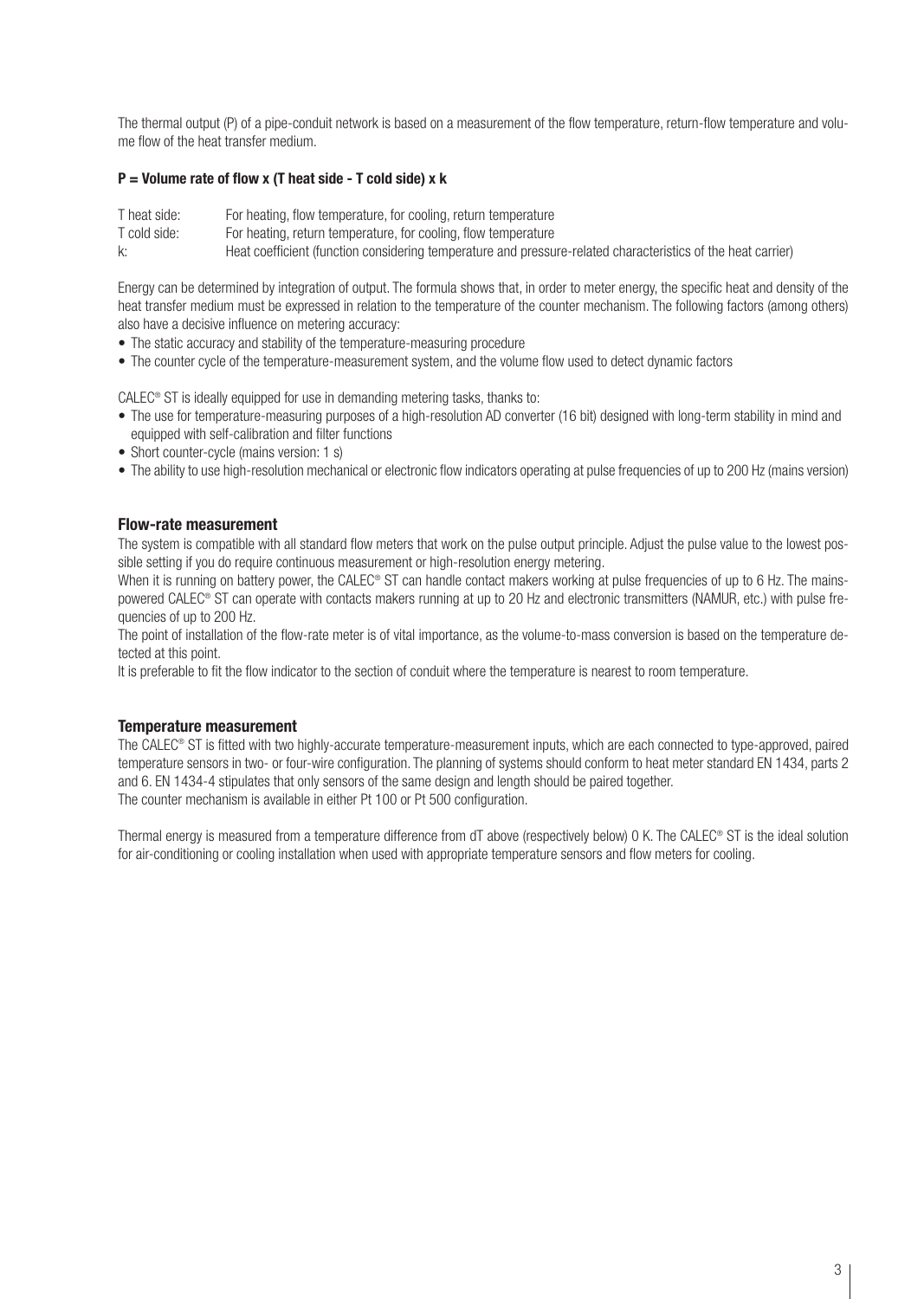### **Data communication**

#### **M-Bus Interface**



On account of its standardisation (EN 13757) and features as readout bus for building management sytems (BMS), M-Bus has been used as the communication protocol in many instances. Advantages include:

- easy installation
- high cost-effectiveness
- multi-vendor capability.

Not only standard data such as meter readings and current values can be read out over the M-Bus interface, but also all additional data available from the device, for example billing and logger values. With CALEC<sup>®</sup> ST prrimary addresses and baud rates can be set with the operating keys, eliminating the need for a PC when commissioning the system.

M-Bus is a single master bus, meaning that a slave can communicate with only one master. If device data are to be transmitted to two M-Bus masters then this will only be possible with devices having two M-Bus interfaces. In such cases CALEC<sup>®</sup> ST can be fitted with a second M-Bus interface.

#### **LON interface**

A LON network can combine BMS and meter readout in one system. LON (Local Operating Network) is a multi-master system with intelligent nodes which can use different transmission media. For CALEC® ST a LON interface (FTT-10A) for transmissions over twisted pair cabling is available. An outstanding feature of the LON technology is its interoperability which guarantees that the BMS remains operational beyond the service-life of its individual components. CALEC® ST is the first energy calculator to be certified according to LONMARK® 3.4. This means lower costs and reduced delivery date risks for system integration. LONMARK® 3.4 certification means, among other things:

- Assurance of communication functionality and data availability
- Low integration costs since standard tools can be used and all features required by LonMARK® are available (object library, XIF files, service LED, service key, etc.).

#### **Modbus RTU interface**

The Modbus interface allows direct connection of CALEC® ST to a Modbus controller. The Modbus protocol as de facto standard in control and building management systems is widely used since it is an open protocol (www.modbus.org). It is based on a master/slave architecture and allows for a simple system integration by means of a mapping table. Modbus RTU uses the physical layer of the RS485 interface. Further information can be found in the operating instructions (Art. No. 20891).

#### **N2Open interface**

CALEC® ST can communicate directly with N2Open controllers (e. g. from the JCI company ) by means of the N2Open interface. N2Open also uses the physical layer of the RS485 interface. Further information can be found in the operating instructions (Art. No. 20892).

#### **BACnet MS/TP interface**

With the BACnet-interface the CALEC® ST data can be transferred into a BACnet based network. The physical layer is RS485. Additional information's available in the user manual (Art. No. 94654).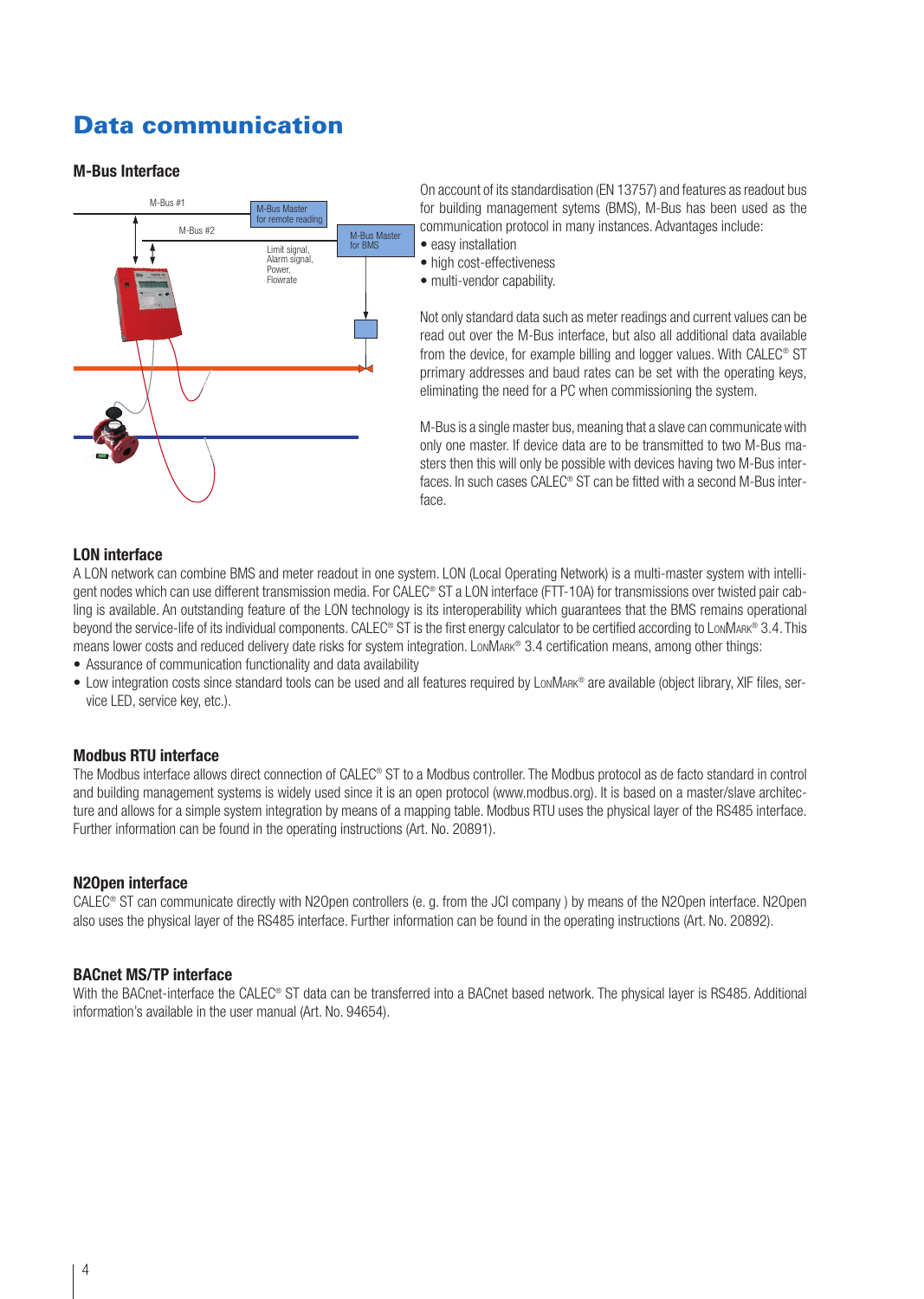# **Digital inputs and outputs**

The CALEC<sup>®</sup> ST can be fitted with two digital-signal interfaces, which can be configured - by means of a switch - as either inputs or outputs. These signals can be used to process counter impulses, or to warn when limit values have been exceeded, or to transmit alarm messages to the building-management system.

#### **Limit-value signals**

Digital output signals can be used to emit limit-value monitoring signals. The following parameters can be monitored in this respect:

| <b>Factor</b>              | <b>Display</b> |
|----------------------------|----------------|
| Temperature on "hot" side  | t-hot          |
| Temperature on "cold" side | t-cold         |
| Temperature difference     | t-diff         |
| Output                     | <b>POUEr</b>   |
| Flow rate                  | <b>FLOU</b>    |
| C-factor                   | C-Factor       |
| Density                    | dFnSitY        |

#### **1. Function of one-sided limit-value monitoring (Limit1)**

If an adjustable maximum limit is exceeded **or** if the reading fails to reach an adjustable minimum, the output signal switches over, hysteresis (0 - 10 %) and control direction are selectable as required. While the excess-reading remains in force, the meter (showing "Cnt" for "counter") calculates the total duration of the error for inspection purposes.

#### **2. Function of two-sided limit-value monitoring (Limit2)**

If an adjustable maximum limit is exceeded **and** if there is failure to reach an adjustable minimum, the functions operate in a similar way to those of Limit1.

#### **Alarm message**

The microprocessor monitors the temperature sensor and internal functions, and displays any resulting error messages. This information can also be used to generate an alarm signal via the digital outputs.

### **Analogue outputs**

CALEC® ST can be equipped with two passive analogue outputs. An external power supply is required for operating purposes. The outputs are electrically isolated from each other and from the counter mechanism. The current per channel can be adjusted within a range of 0 - 20 mA or 4 - 20 mA. The following readings can be emitted as current signals:

| <b>Reading</b>             | <b>Display</b> |
|----------------------------|----------------|
| Temperature on "hot" side  | t-hot          |
| Temperature on "cold" side | t-cold         |
| Temperature difference     | t-diff         |
| Output                     | <b>POUEr</b>   |
| Flow rate                  | <b>FLOU</b>    |
| C-factor                   | C-Factor       |
| Density                    | dFnSitY        |

### **Additional functions**

#### **Crucial-date factors**

Two freely-programmable crucial dates (e.g. March 31st and September 30th) can be entered into the metering system and checked at any time.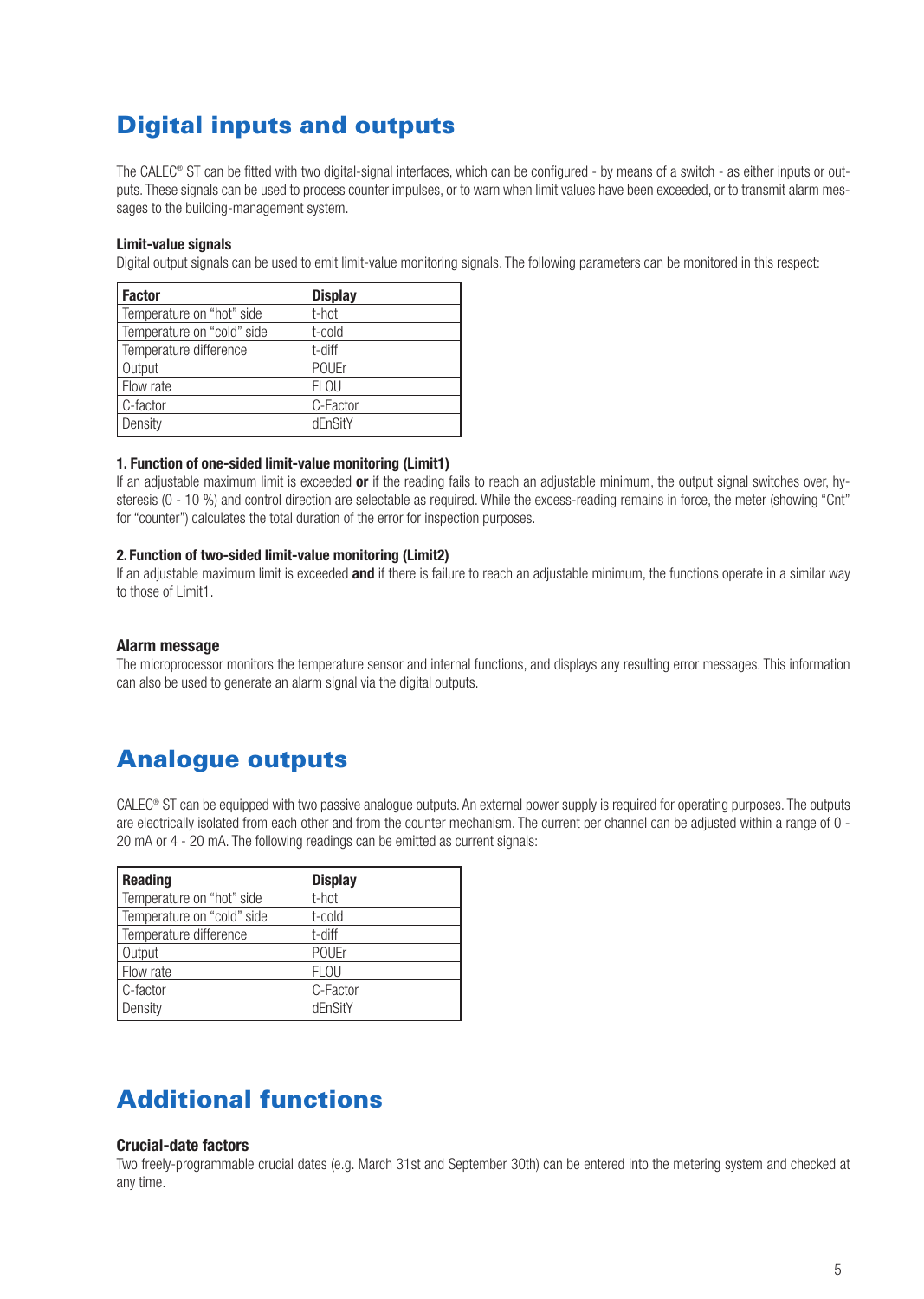#### **Data logging**

The CALEC® ST can periodically save up to 60 data records in a circular buffer.

| <b>Factor</b>     | <b>Display</b> |
|-------------------|----------------|
| Date              |                |
| Energy            | Total          |
| Volume            | Total          |
| Auxiliary meter 1 | Total          |
| Auxiliary meter 2 | Total          |
| Output            | Peak value     |
| Downtimes         | Total          |



#### **Simultaneous readout**

In a plant with many meters, a considerable time difference between readings can occur if these are read out sequentially. CALEC® ST avoids this problem with the "Freeze" command. A broadcast command instructs all meters simulateneously to store the required value after which they can be read out sequentially.

#### **Low-flow OFF function**

The system is factory-adjusted to carry out an energy calculation as soon as a temperature difference of  $>0$  (when measuring heat) or <0 (when measuring cold) is detected. If, for example, a circulation conduit carries, over a long period of time, large quantities of heat transfer medium with a very low temperature difference, this can lead to significant reading errors in temperature measurement. The so-called "lowflow OFF function" can be activated to avoid this, ensuring that energy is only detected when a pre-defined temperature difference is exceeded.



### **Special functions**

#### **Energy metering in heating/cooling systems**

The "bi-directional energy metering" (BDE) option allows emitted energy to be metered even in twin-conduit networks that perform a combined heating and cooling function. The measurement readings for heating and cooling are recorded separately for their corresponding cost-calculation purposes.

#### **Recording of "heat return"**

The "Tarif Return Limit" (TGR) option can be used to set a programmable limit for the return temperature of the heat quantity. If this limit is then exceeded, the flow is "returned" to the supply network and thus reduces efficiency.

#### **Heat carriers with frost protection additives**

The below-freezing temperatures involved in running a refrigeration plant require the use of additional frost protection. This poses an insurmountable problem for many conventional heat meters, as has been investigated in detail in such publications as PTB Report PTB-ThEx-24 of June 2002.

The "Glycol-based heat transfer medium" option available with CALEC® ST ensures that metering is accurate even in these situations, as energy and volume can be calculated with a sliding scale of values for density and heating capacity for each temperature, independently of that temperature. CALEC® ST gives accurately polynomial readings for the physical characteristics of 11 widely-used heat transfer liquids with respect to concentration and temperature (see following table).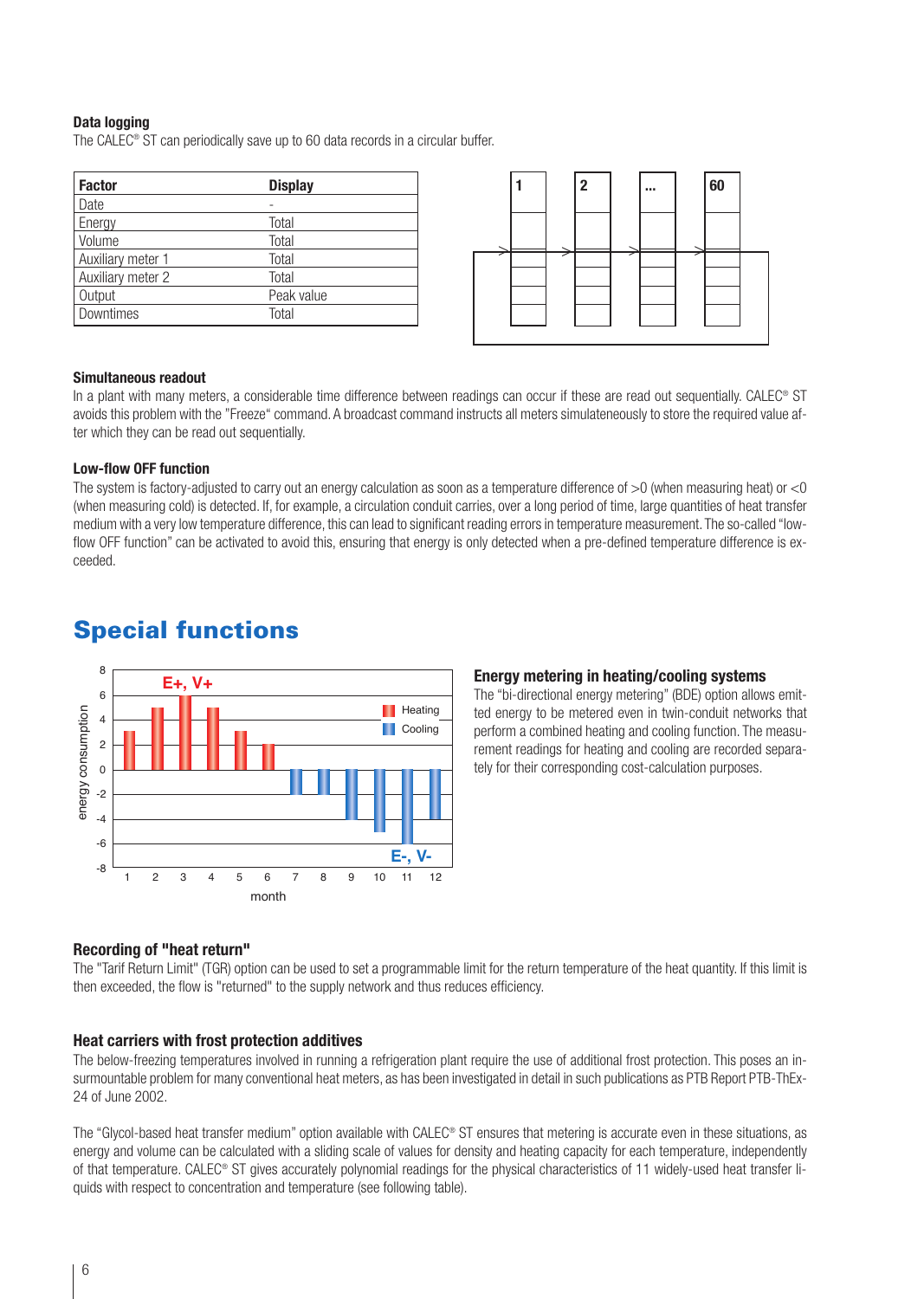Only the heat transfer medium and concentration are established at start-up (see table):

| Medium 4)                                                            | <b>Display</b>       | <b>Concentration</b> | <b>Temperature</b><br>range | <b>Manufacturer Type</b> |                         | <b>Application/observations</b>                                                                                                      |
|----------------------------------------------------------------------|----------------------|----------------------|-----------------------------|--------------------------|-------------------------|--------------------------------------------------------------------------------------------------------------------------------------|
| Antifrogen N                                                         | AntifroN             | $20 - 60%$           | $-120$ °C <sup>1)</sup>     | Clariant                 | $\mathsf{E}$ 2)         | Confirms to DIN 4757-1; toxicity<br>class 4<br>For cooling, solar, heating and heat<br>pump systems<br>Low viscosity, requires lower |
| Antifrogen L                                                         | AntifroL             | $20 - 60%$           | $-120$ °C <sup>1)</sup>     | Clariant                 | P <sup>3</sup>          | Not harmful to health<br>For pharma-sector, food use                                                                                 |
| Tyfocor                                                              | Tyfocor              | 20 - 60 %            | $-120$ °C <sup>1)</sup>     | Tyfocor                  | E                       | See type E                                                                                                                           |
| Tyfocor-L                                                            | TyfocorL             | 20 - 60 %            | $-120$ °C <sup>1)</sup>     | Chemie                   | P                       | See type P                                                                                                                           |
| DowCal 10                                                            | DOUCAL10             | 30 - 70 %            | $-120$ °C <sup>1)</sup>     | Dow                      | Ē                       | See type E                                                                                                                           |
| DowCal 20                                                            | DOUCAL <sub>20</sub> | 30 - 70 %            | $-120$ °C <sup>1)</sup>     | Dow                      | Ē                       | See type E                                                                                                                           |
| Glythermin P44                                                       | GLYTHP44             | 40 - 80 %            | $-100$ °C <sup>1)</sup>     | <b>BASF</b>              | P                       | FDA-approved in USA, corrosion<br>protection less effective<br>For pharma-sector and food-<br>production plants                      |
| Temper-10                                                            | TEMPER10             | 100 % fixed          | $-10150$ °C                 | Temper                   | $rac{S}{S}$             | Ready-to-use saline solution                                                                                                         |
| Temper-20                                                            | TEMPER20             | 100 % fixed          | $-20150$ °C                 | Temper                   |                         | Not harmful to health, (also for<br>pharma and food sectors)<br>Biodegradable, water-protection<br>class 1                           |
| Temper-30                                                            | TEMPER30             | 100 % fixed          | $-30150$ °C                 | Temper                   | S                       | Low viscosity                                                                                                                        |
| Temper-40<br>1) Minimum temperature depends on concentration -400 °C | TEMPER40             | 100 % fixed          | $-40150$ °C                 | Temper                   | $\overline{\mathsf{S}}$ | High heat-transfer capacity                                                                                                          |

2) Ethylene glycol-based

3) Propylene glycol-based

4) The above designations are the registered trademarks of their respective manufacturers.

The following graphs give an example of how the dependency of temperature on specific heat and density can have an important bearing on the final calculation.





#### **Solar-powered thermal systems**



Solar thermal systems likewise pose demanding tasks for energy metering with respect to temperature range and heat transfer medium.

The "**Glycol-based heat transfer medium**" (GLY) option available with CALEC® ST also offers an excellent solution in these cases (further details in the section on refrigeration systems).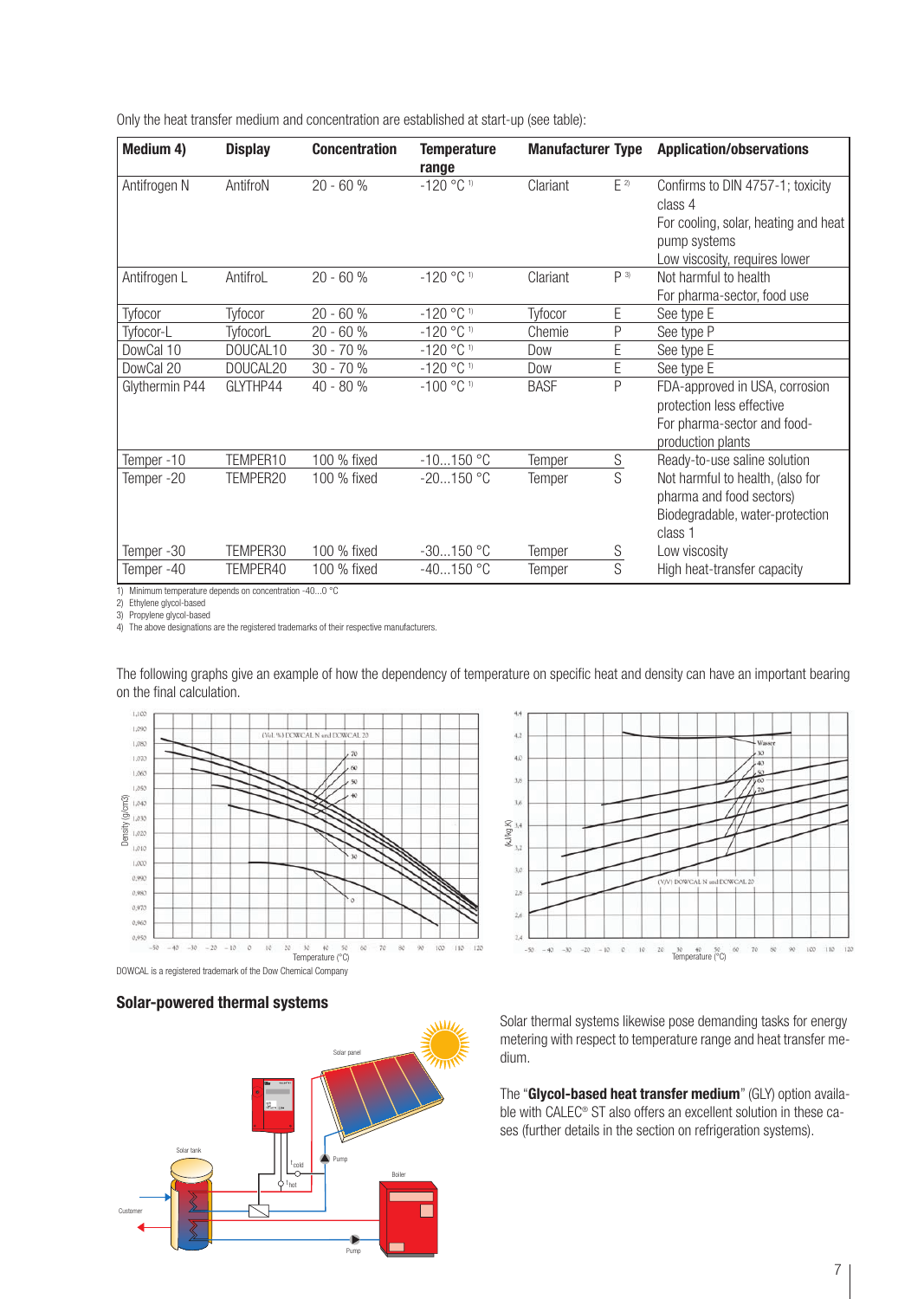#### **CALEC® ST Flow**

The CALEC® ST Flow configuration is designed for flow-rate measurement purposes. Temperature measurement ("hot" and "cold" side) is disabled in this configuration, i.e. no temperatures are detected or displayed. CALEC® ST Flow uses the accumulated pulse signals from the flow detector to calculate the current flow-rate reading. These measurement readings can be sent to the display, the analogue outputs and/or the M-Bus or LON interface for reading or further processing.

## **CALEC® ST configurations**

Available CALEC® ST configuration variants in accordance with our country-specific price lists.

# **Operation**

Thanks to their logically-structured functioning, all setting adjustments on the CALEC® ST can be carried out locally and without the use of additional equipment.

#### **Multi-function display**



Professional installers have the PC software CALEC<sup>®</sup> Win K at their disposal (available for download from our website), which provides effective support for initial start-up, data analysis and order specifications.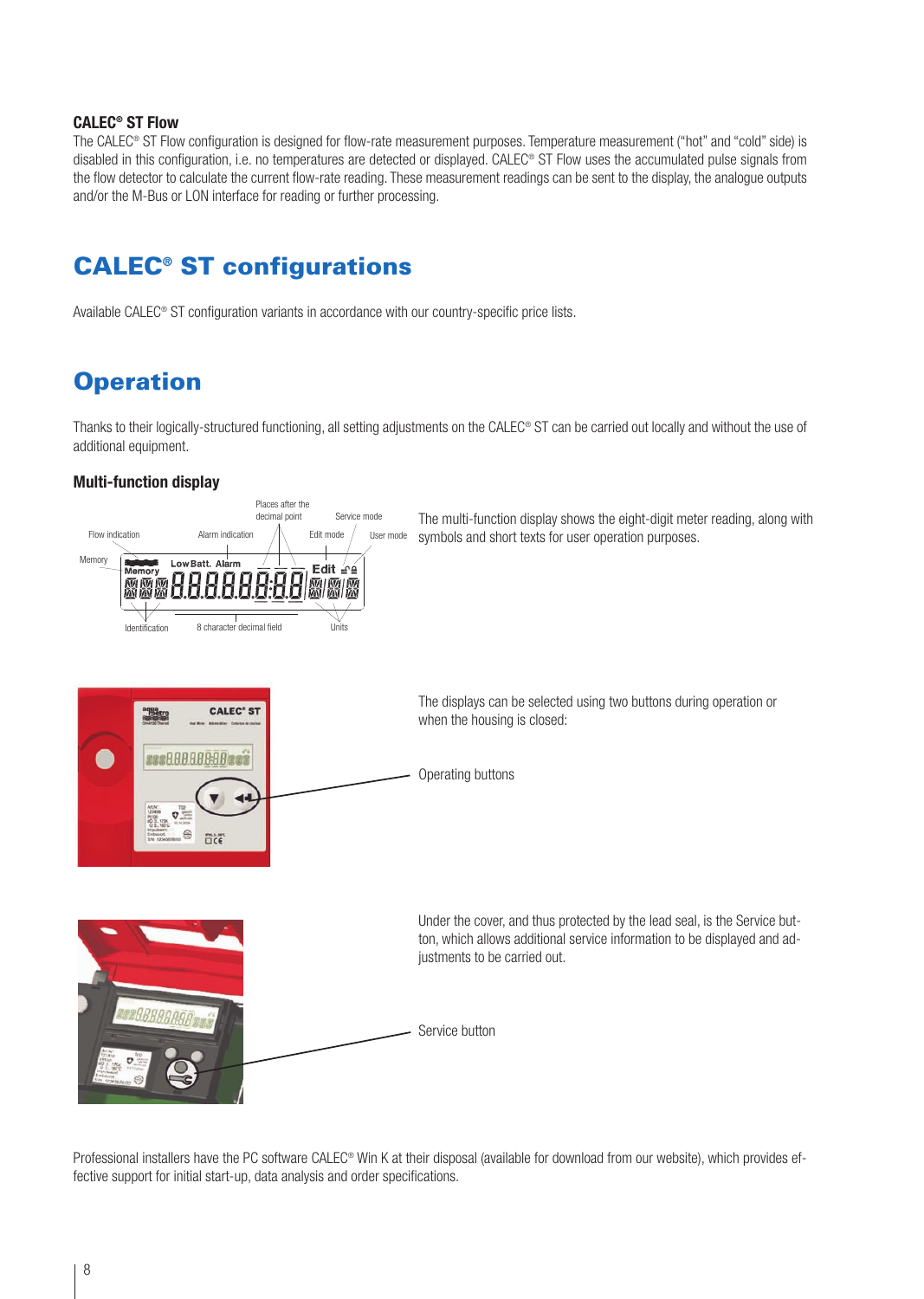The following graph shows the information available at various points on the main operating flowchart, along with the short text designations of various sub-functions:



**BUS:** M-Bus settings<br>
CONFIG: Further settings

CONFIG: Further settings (e.g. for glycol-based heat transfer medium)<br>SYStem: System data (e.g. firmware version) System data (e.g. firmware version)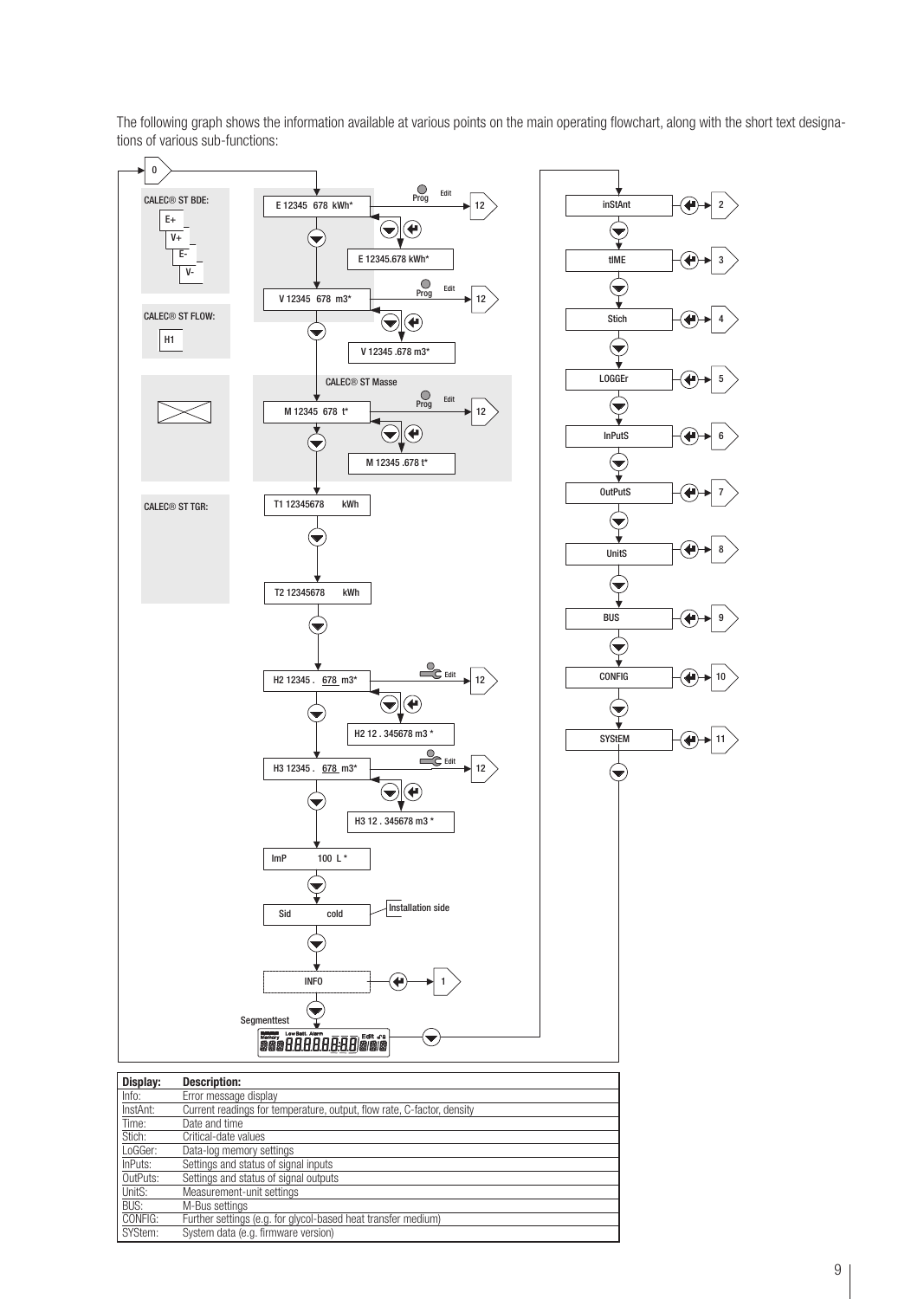# **Plug-in calculator module**

The energy calculator is housed in a plug-in module. The bottom of the housing (which contains the field wiring) does not have to be removed when recalibrating the unit. Furthermore, device-specific data are retained in the configuration memory (EEPROM) in the bottom of the housing (except parameters that are subject to calibration, like impulse value and installation side).

# **Housing, dimensions**

#### **Housing**

Lower section with connection terminals, computer module and cover

#### **Installation**

DIN-standard rail or three-point attachment directly to the wall



### **Electrical connections**

The wiring layout used depends on device configuration and applicable options. The factory-configured state of the unit is shown on the diagram attached to the inside of the housing cover.

# **(Example) (Example)**



**Battery-powered version Mains-powered version (with M-Bus and low-voltage supply)**

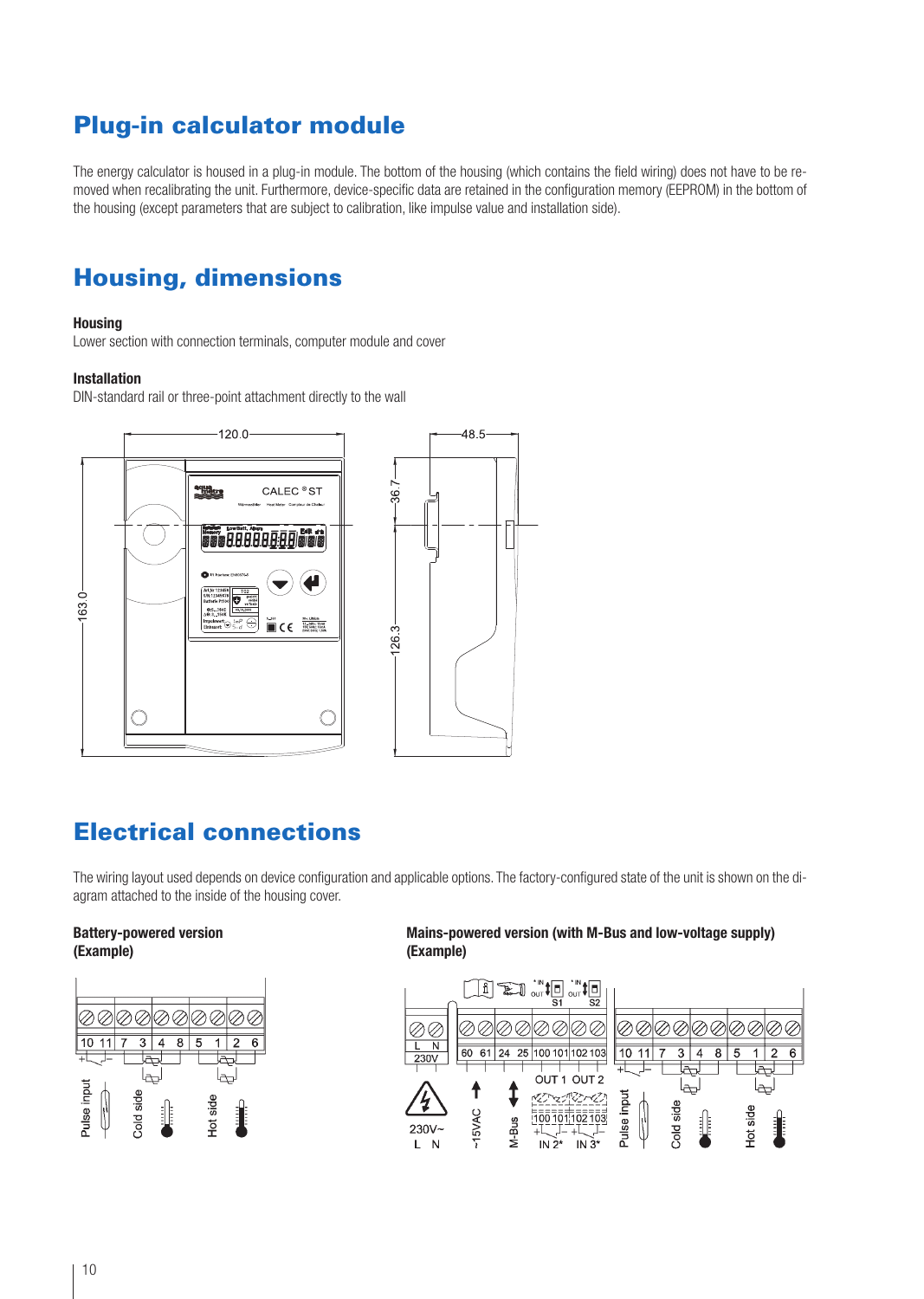# **Approval permits**

European approval according to the Measurement Instruments Directive (MID) 2004/22/EG, CH-MI004-07001-00 Pattern approval 22.75/08.02 as cooling meter according to PTB K7.2

### **Technical data and standards**

The following tables contain information on standards and technical data on the available functions. For possible combinations of functions refer to the price list.

| <b>Housing and operating conditions</b>     |                                                                                        |
|---------------------------------------------|----------------------------------------------------------------------------------------|
| <b>Dimensions</b>                           | $B \times H \times T = 120 \times 163 \times 49$ mm                                    |
| Ambient temperature                         | +5+55 °C, EN 1434 class C                                                              |
| Storage temperature                         | $060$ °C                                                                               |
| Optical interface                           | IEC 870-5, M-Bus protocol                                                              |
|                                             |                                                                                        |
| <b>Measurement</b>                          |                                                                                        |
| Temperature-measurement range               | 2180 °C                                                                                |
| Temperature difference                      | 3 K177 K                                                                               |
| Temperature sensor                          | Pt 100 or Pt 500 paired as per IEC751, with 2- or 4-wire connection                    |
| Installation side                           | "Hot" or "cold"                                                                        |
| Pulse value of flow sensor                  | 0.001 to 9999.999 liter                                                                |
| Pulse values and units for auxiliary inputs | Volume: 0.001 to 9999.999 ml, I, m <sup>3</sup> , USGal                                |
| and contact outputs                         | Energy: 0.001 to 9999.999 kWh, MWh, kJ, GJ, kBtu, MBtu                                 |
| Error limits                                | Better than those required for counter mechanisms conforming to EN 1434-1              |
|                                             | Suitable for combined class-2 heat metering as per EN 1434-1 when used with            |
|                                             | suitable volume-metering elements                                                      |
|                                             |                                                                                        |
| <b>Display</b>                              |                                                                                        |
| Display units, volume                       | m <sup>3</sup> , USGal                                                                 |
| Display units, energy                       | kWh, MWh, MJ, GJ, KBtu, MBtu                                                           |
| Data backup in event of power failure       | In EERPOM > 10 years                                                                   |
| Data memory                                 | 60 data records, tracing 1 x per month, every 2 days, daily                            |
|                                             | (also hourly in mains-powered version                                                  |
|                                             |                                                                                        |
| <b>Additional functions</b>                 |                                                                                        |
| Adjustable temperature difference cutoff    | Function to suppress energy calculation if the temperature differential is too little, |
| (SMU)                                       | ∆T SMU adjustable 0 to 2.99 K                                                          |
| Limit-value monitoring                      | Single- or two-sided, hysteresis 0 - 10                                                |
|                                             |                                                                                        |
|                                             |                                                                                        |
| <b>Battery-powered version</b>              |                                                                                        |
| Power supply                                | 3 V lithium battery, service life >6 years at ambient temperature of $<$ 45 °C         |
| Counter cycle                               | 20s                                                                                    |
| Main pulse input                            | High-resistance for contact or transistor output                                       |
|                                             | Impulse $\geq$ 8 ms, pause $\geq$ 80 ms, max. 10 Hz                                    |

| <b>Mains version</b>  |                                                            |
|-----------------------|------------------------------------------------------------|
| Power supply          | 230 VAC $\pm$ 10 % 50/60 Hz, <0,5 VA, 12  24 VDC or 15 VAC |
| Calculating cycle     | ΙS                                                         |
| <b>Backup battery</b> | 3 V Li button cell, 48 mAh                                 |
| Main pulse input      | For NAMUR, contact or transistor pulse transmitters        |
|                       | NAMUR: 8V / 1 k0hm, switching points: 1.5 mA, 2.1 mA       |
|                       | Pulse width $\geq$ 0.35 ms, pause $>$ 2.5 ms, max. 200 Hz  |

With symmetrical impulse signal, max. 6 Hz